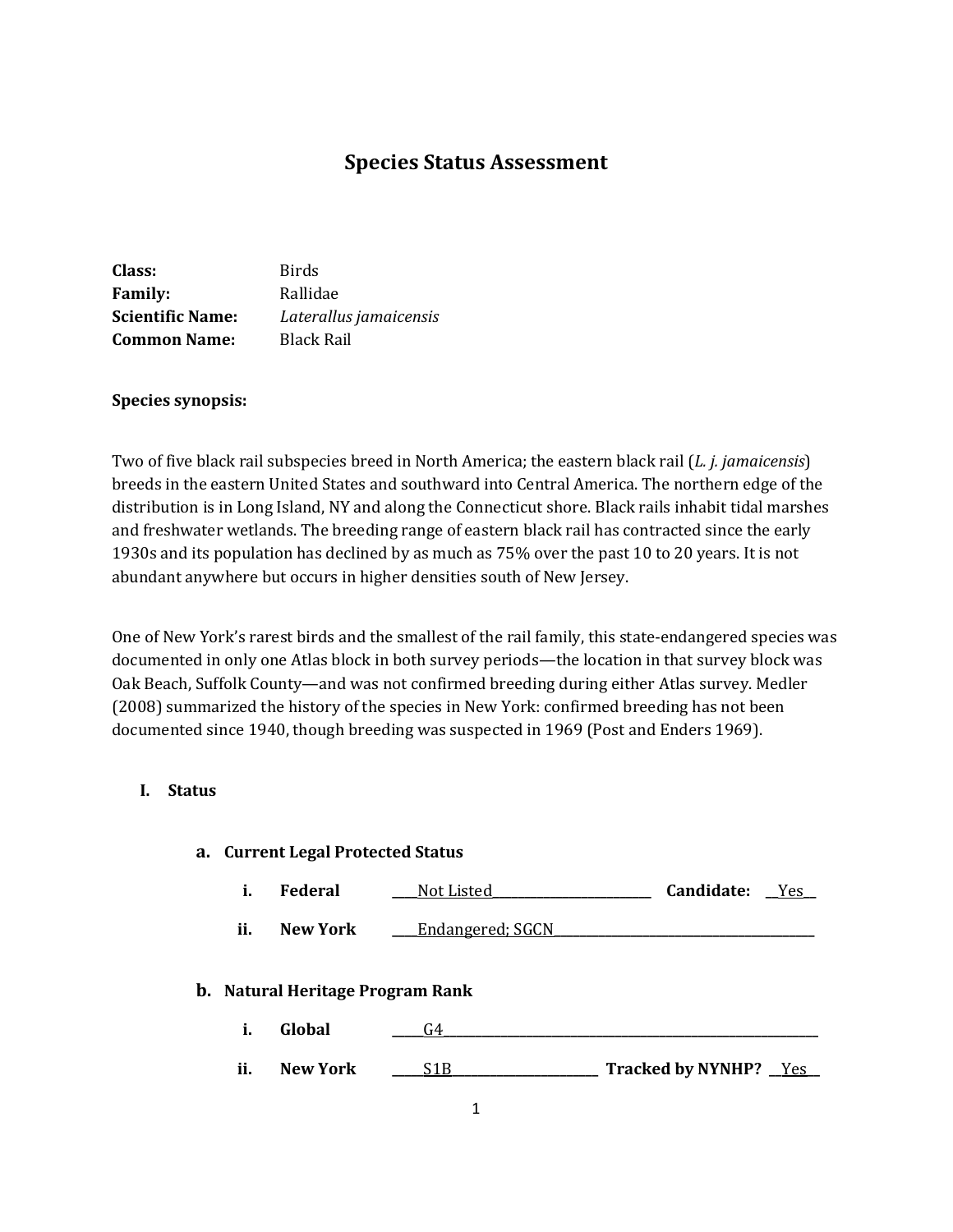### **Other Rank:**

IUCN Red List Category: NT - Near threatened Audubon Watch List – Red

## **Status Discussion:**

The continental population of black rail is estimated to be 110,000 individuals. It is not abundant anywhere but occurs in higher densities south of New Jersey.

New York represents the northern limit of the eastern population. Black rail is a rare and local breeder in New York, with records limited to the south shore of Long Island. Breeding has not been confirmed in the state since 1937, more than 70 years ago (see Medler 2008). Only one breeding season location was documented during each Breeding Bird Atlas—both were at Oak Beach, Suffolk County. Single records in coastal Westchester County (June 1986) and in Jefferson County (June 1996) were accepted by the New York State Avian Records Committee (NYSARC 1987, 1999).

# **II. Abundance and Distribution Trends**

# **a. North America**

| <i>i.</i> Abundance                        |        |         |
|--------------------------------------------|--------|---------|
| $\underline{X}$ declining _____ increasing | stable | unknown |
| ii.<br>Distribution:                       |        |         |
| $X$ declining ______ increasing            | stable | unknown |
| <b>Time frame considered:</b> Since 1930s  |        |         |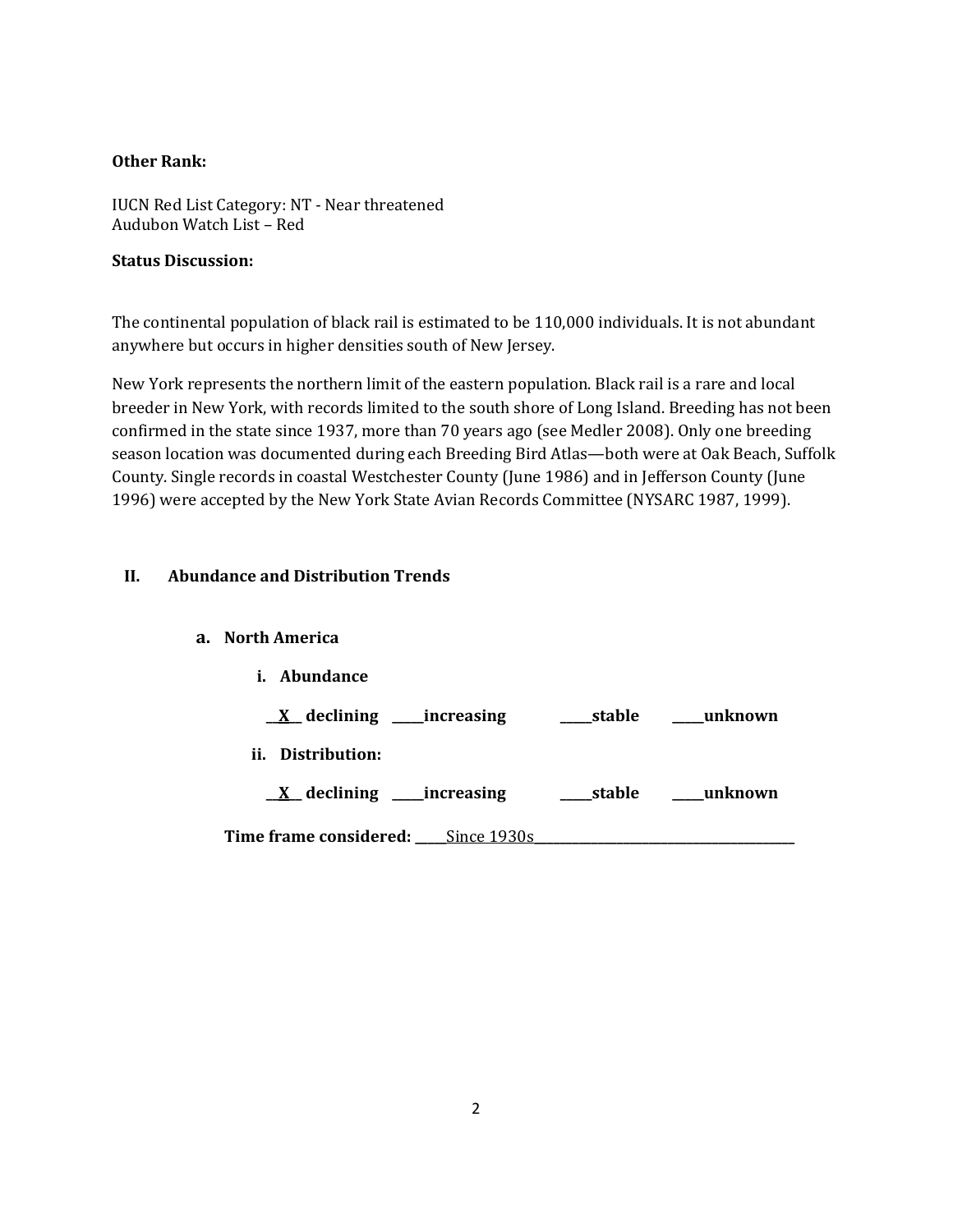- **b. Regional**
	- **i. Abundance**

| $\underline{X}$ declining ______ increasing |             | stable | unknown |
|---------------------------------------------|-------------|--------|---------|
| ii. Distribution:                           |             |        |         |
| $\underline{X}$ declining ______ increasing |             | stable | unknown |
|                                             |             |        |         |
| Time frame considered:                      | Since 1930s |        |         |

**c. Adjacent States and Provinces**

| <b>CONNECTICUT</b>                      |                                                             |  |
|-----------------------------------------|-------------------------------------------------------------|--|
| i. Abundance                            |                                                             |  |
| ii. Distribution:                       |                                                             |  |
|                                         |                                                             |  |
|                                         |                                                             |  |
|                                         |                                                             |  |
| <b>NEW JERSEY</b>                       |                                                             |  |
| i. Abundance                            |                                                             |  |
|                                         |                                                             |  |
| ii. Distribution:                       |                                                             |  |
|                                         | <u>X</u> declining ____increasing ______stable _____unknown |  |
| Time frame considered: 1930s to present |                                                             |  |
|                                         |                                                             |  |
| <b>QUEBEC</b>                           | Not Present X No data                                       |  |
| <b>VERMONT</b>                          | Not Present $X$ No data $Z$                                 |  |
| <b>ONTARIO</b>                          | Not Present X No data                                       |  |
| <b>MASSACHUSETTS</b>                    | Not Present X                                               |  |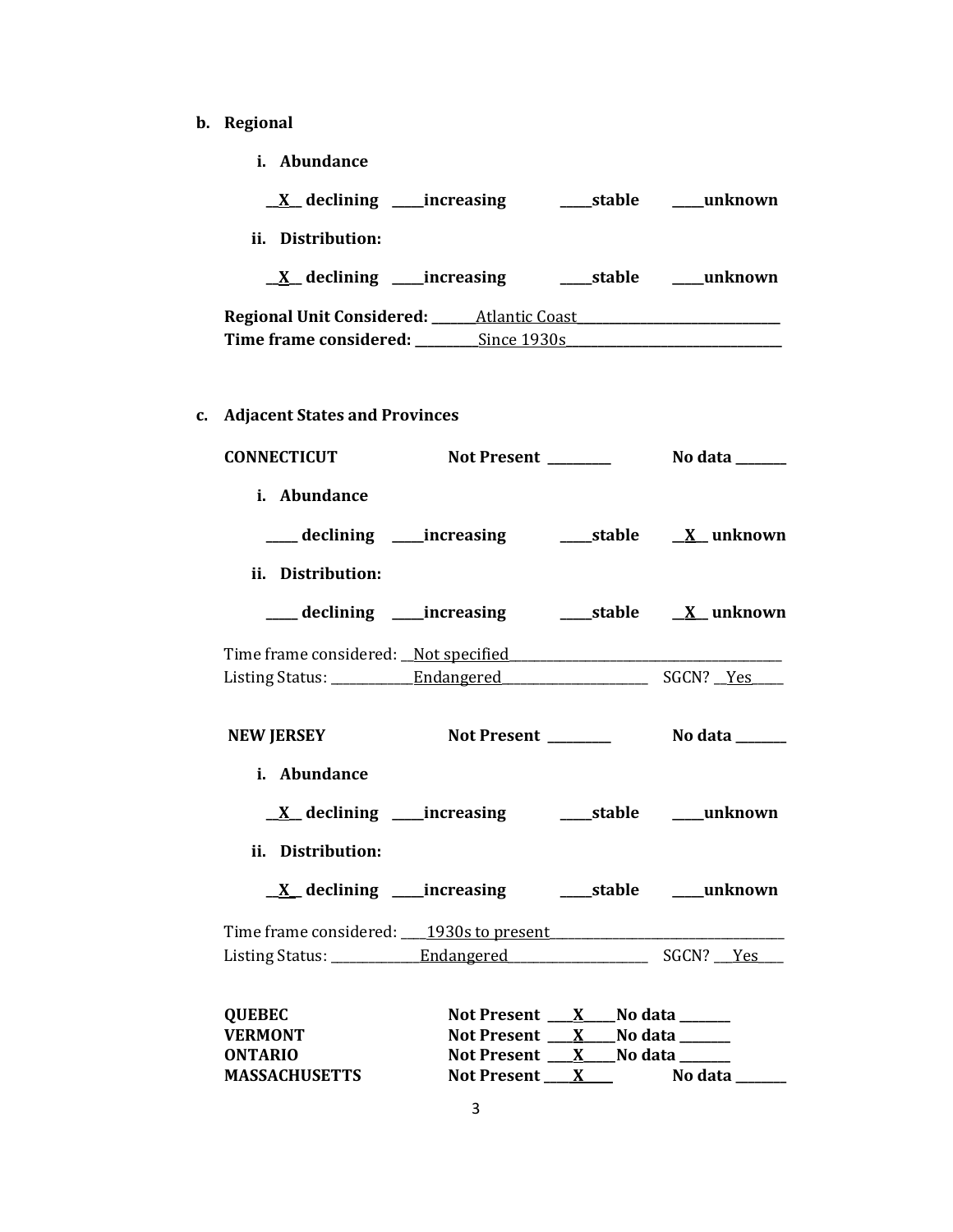| <b>PENNSYLVANIA</b>             | Not Present $X$ No data |                  |
|---------------------------------|-------------------------|------------------|
| d. NEW YORK                     |                         |                  |
| i. Abundance                    |                         |                  |
| ____ declining _____ increasing |                         | stable X unknown |
| ii. Distribution:               |                         |                  |
| ____ declining ____ increasing  |                         | stable X unknown |
|                                 |                         |                  |

#### **Monitoring in New York.**

A three-year pilot study of the National Marshbird Monitoring Program was conducted from 2009- 2011 at selected wetlands across the state. Surveys continued in 2012. In addition, the Marsh Monitoring Program through Bird Studies Canada has long term marsh bird monitoring routes in the Great Lakes Basin part of New York. The black rail is a target species in both of these survey protocols.

#### **Trends Discussion:**

Little baseline information is available to estimate population trends of black rail. Although population trends are difficult to assess accurately in this reclusive species, nearly all U.S. populations appear to have declined drastically in this century, and have only recently stabilized with the enactment of laws protecting wetlands in the last 25 years.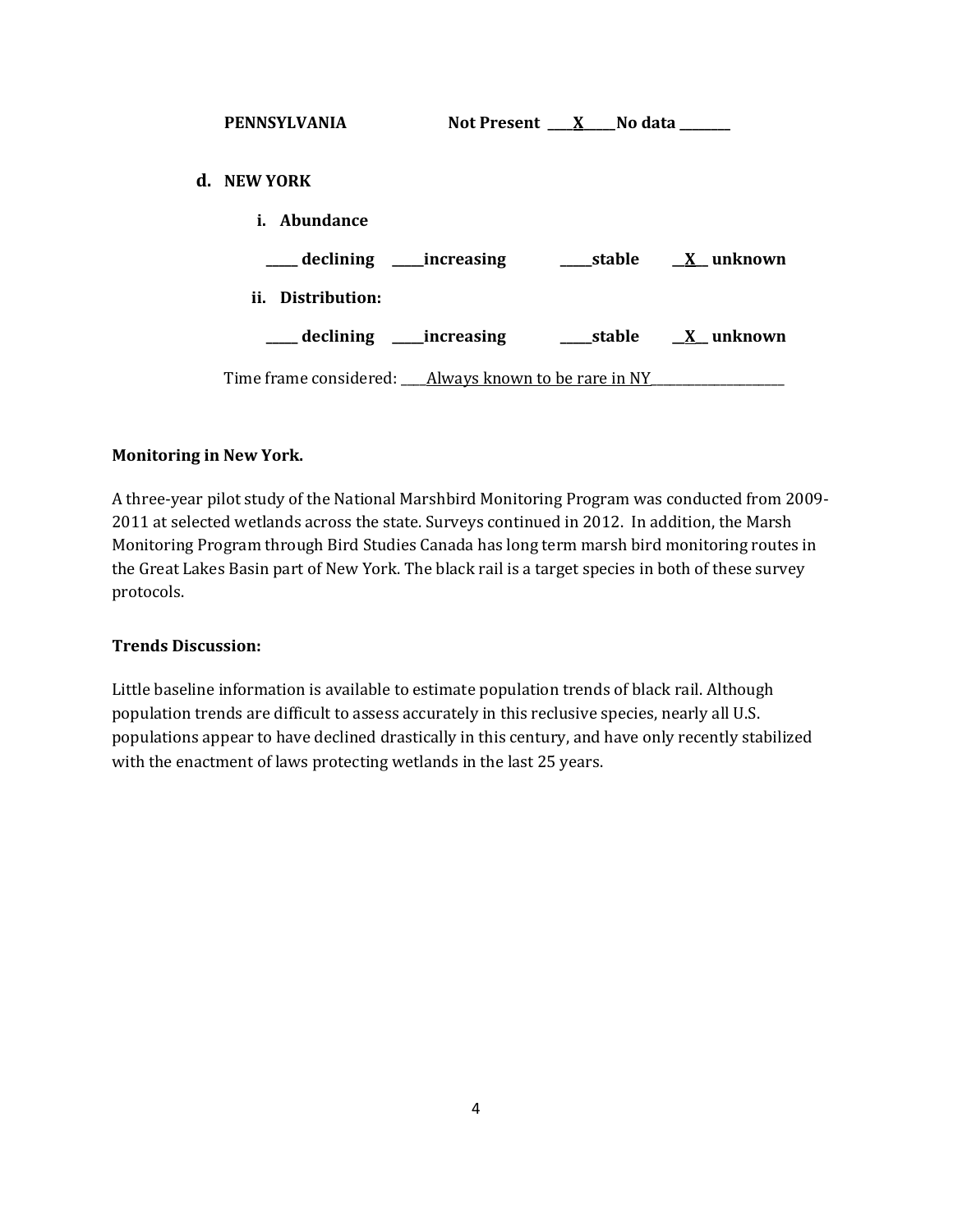

**Figure 1**. Range of black rail (NYSDEC).



**Figure 2**. Distribution of black rail in New York from the NYS Breeding Bird Atlas (NYSDEC).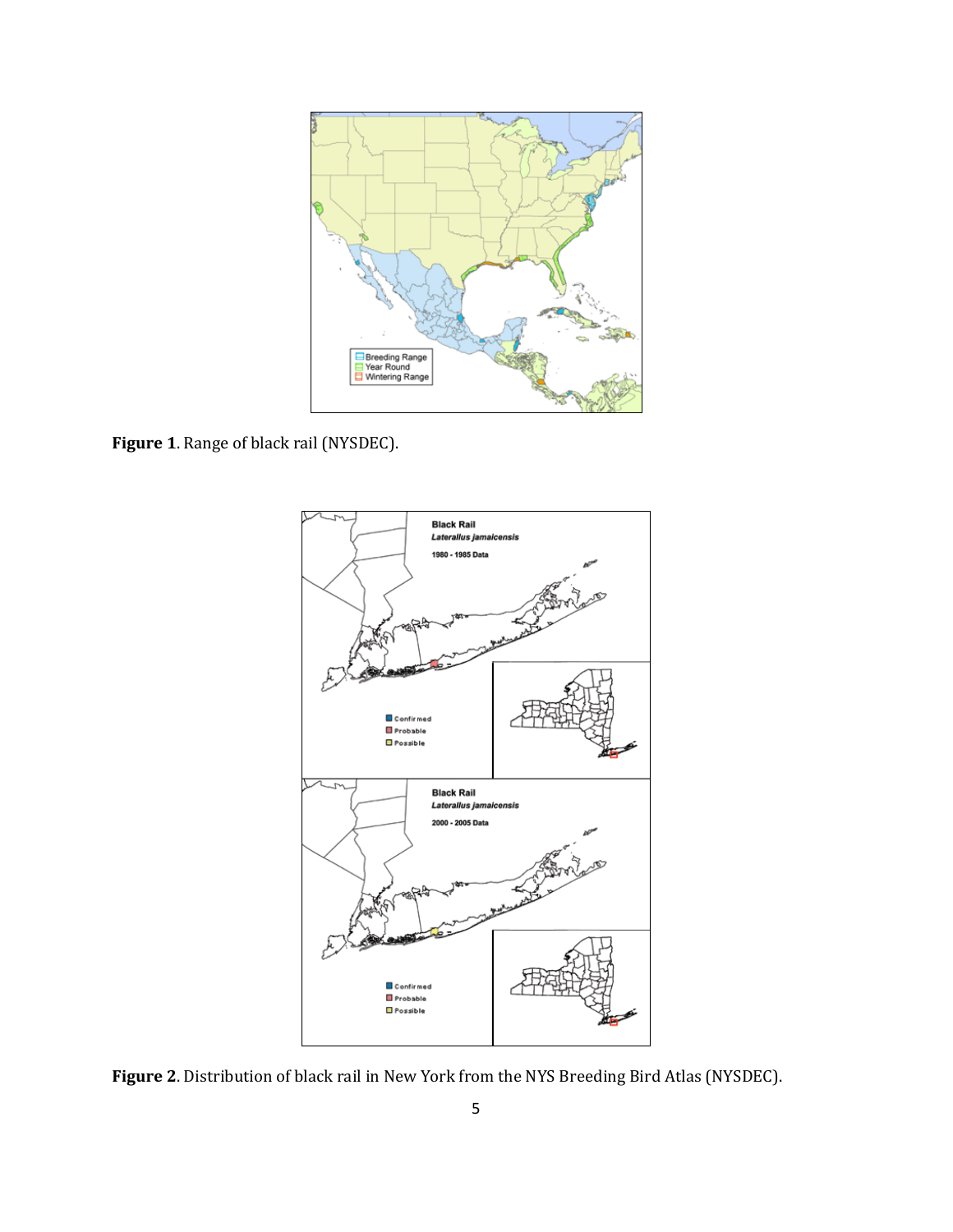

**Figure 3**. Conservation status of black rail in the United States (NatureServe 2012).

## **III. New York Rarity, if known:**

| Historic      | # of Animals | # of Locations | % of State |
|---------------|--------------|----------------|------------|
| prior to 1970 |              |                |            |
| prior to 1980 |              |                |            |
| prior to 1990 |              |                |            |

### **Details of historic occurrence:**

Eaton (1910) was aware of only five specimens from New York. The first breeding bird atlas (1980-85) documented only one record: Oak Beach, Suffolk County. Two other records are known away from Long Island between atlas surveys: Westchester Co. in June 1986, and Jefferson Co. in June 1996 (see Medler 2008).

| <b>Current</b> | # of Animals | # of Locations | % of State |
|----------------|--------------|----------------|------------|
|                |              |                |            |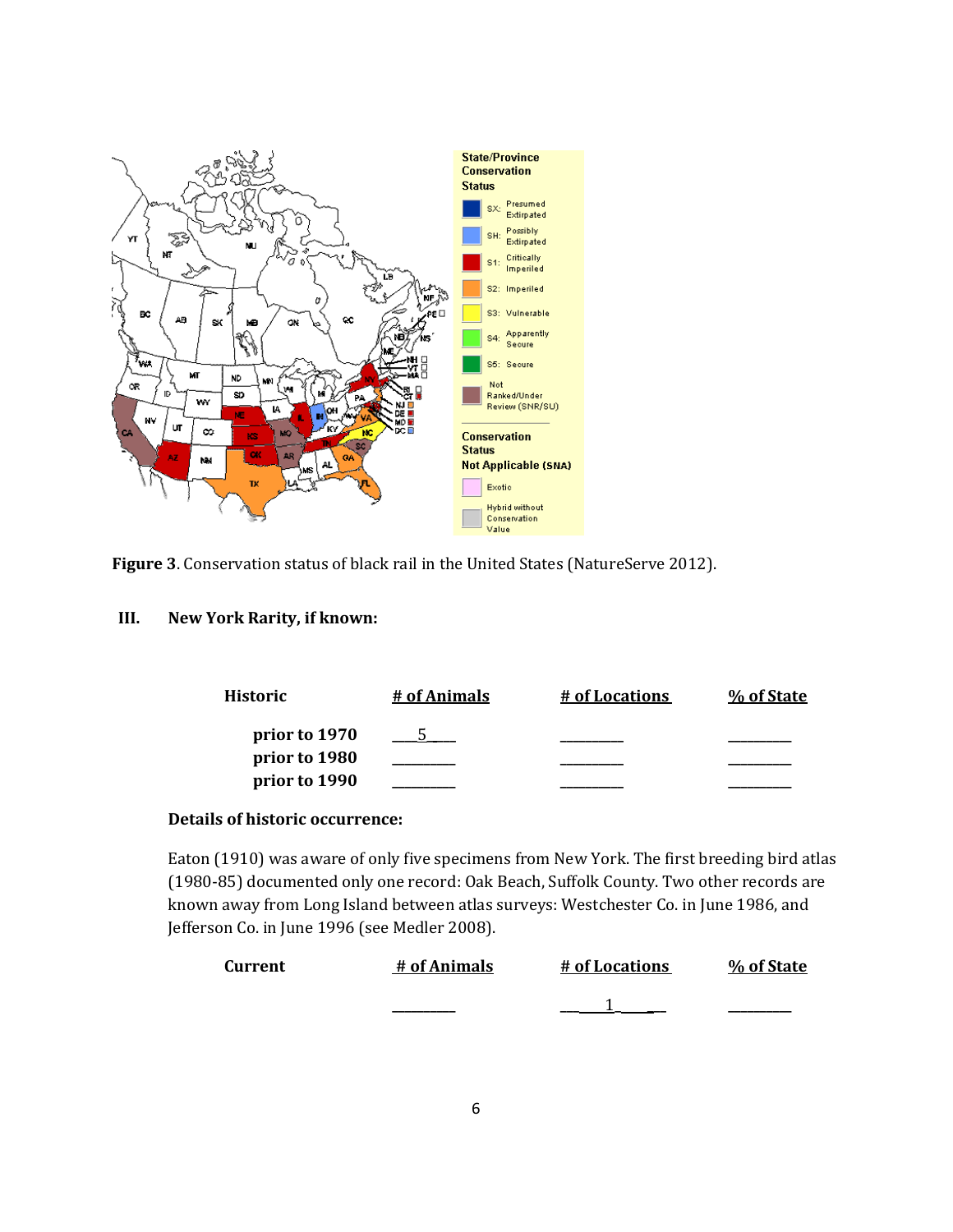## **Details of current occurrence:**

The second breeding bird atlas (2000-05) documented only one record—Oak Beach, Suffolk County—the same location of the single record during NY's first atlas. A territorial black rail was documented on three dates in June and July 2009 at Napeague, Suffolk County (Lindsay and Mitra 2009).

## **New York's Contribution to Species North American Range:**

| <b>Distribution</b> (percent of NY where species occurs) |
|----------------------------------------------------------|
|----------------------------------------------------------|

**Abundance** (within NY distribution)

| X | $0 - 5\%$ | __ abundant   |
|---|-----------|---------------|
|   | $6 - 10%$ | common        |
|   | 11-25%    | fairly common |
|   | 26-50%    | uncommon      |
|   | $>50\%$   | rare          |

# **NY's Contribution to North American range**

| 0-5%   |
|--------|
| 6-10%  |
| 11-25% |
| 26-50% |

 $>50\%$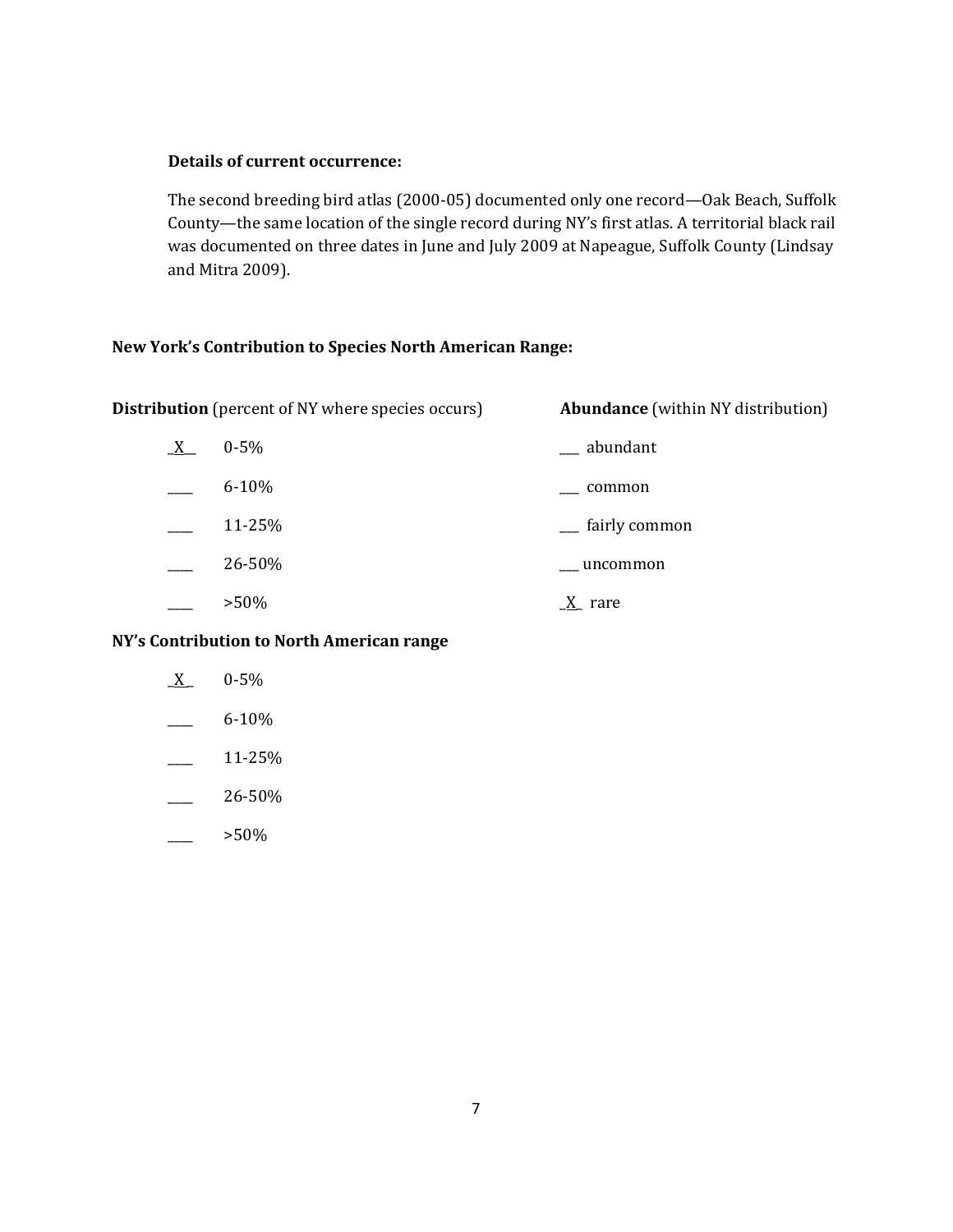**Classification of New York Range**

**\_\_\_\_\_ Core**

**\_\_**X**\_\_\_ Peripheral**

**\_\_\_\_\_ Disjunct**

**\_\_\_\_\_\_\_\_\_\_\_**

**Distance to core population:**

### **IV. Primary Habitat or Community Type:**

- **1.** Freshwater Marsh
- **2.** Great Lakes Freshwater Estuary Marsh
- **3.** Estuarine, Brackish Intertidal, Tidal Wetland, High Marsh
- **4.** Coastal Plain Pond
- **5.** Wet Meadow/Shrub Swamp

#### **Habitat or Community Type Trend in New York:**

| $\underline{X}$ Declining                          | <b>Stable</b> | Increasing | Unknown        |
|----------------------------------------------------|---------------|------------|----------------|
| <b>Time frame of decline/increase:</b> Since 1950s |               |            |                |
| <b>Habitat Specialist?</b>                         |               | X Yes      | N0             |
| <b>Indicator Species?</b>                          |               | Yes        | N <sub>0</sub> |

## **Habitat Discussion:**

Black rail occur in salt marshes, shallow freshwater marshes, wet meadows, and flooded grassy areas. Confirmed breeding occurred in saltmeadow cordgrass in New York and breeding was suspected in saltwater cordgrass (see Medler 2008).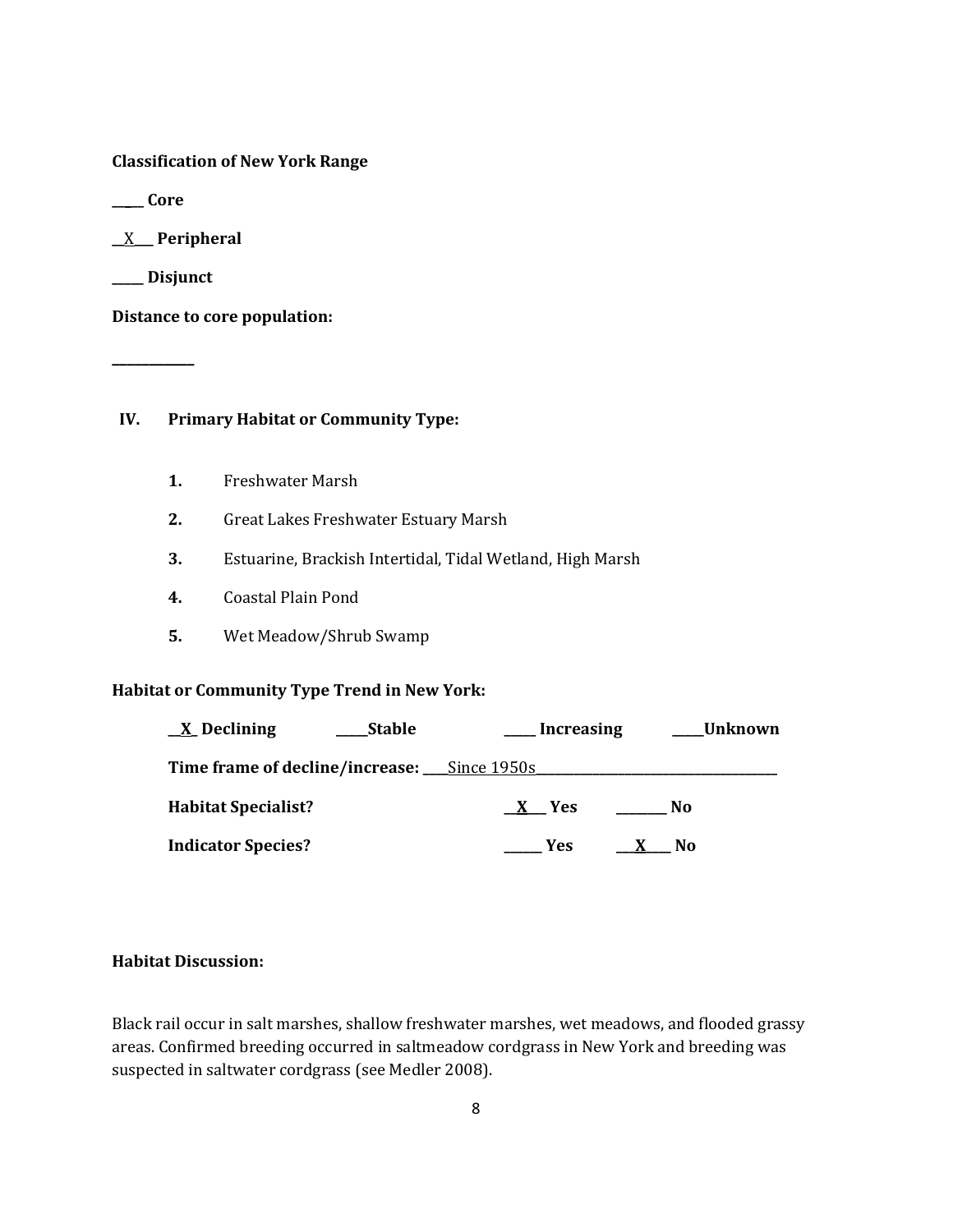- **V. New York Species Demographics and Life History**
	- **\_\_X\_\_ Breeder in New York**
		- **\_\_X\_\_ Summer Resident**
		- **\_\_\_\_\_ Winter Resident**
		- **\_\_\_\_\_ Anadromous**

**\_\_\_\_\_ Non-breeder in New York**

- **\_\_\_\_\_ Summer Resident**
- **\_\_\_\_\_ Winter Resident**
- **\_\_\_\_\_ Catadromous**
- **\_\_\_\_\_ Migratory only**
- **\_\_\_\_\_Unknown**

### **Species Demographics and Life History Discussion:**

The age at first breeding is unknown, but presumed to be one year. Little is known of their life span and survival; one male in Arizona was at least 2.5 yr old. Adult survival appears to be high in stable habitats, despite predation by herons and other avian predators during extreme high tides—a primary source of mortality for populations in tidal marshes. Juveniles disperse widely from breeding areas and may appear in atypical habitat. Black rails are probably capable of quickly colonizing new habitats.

### **VI. Threats:**

Loss and degradation of suitable wetland habitat pose greatest threats to black rails (McMullen 1944, Todd 1977, Kerlinger and Sutton 1989, Evens et al. 1991). Because it prefers shallow-water environments, the black rail faces numerous threats to its habitat. About half of coastal wetlands in many eastern states have been lost to dredging and filling (Tiner 1984). Ditching of salt marshes to eliminate habitat for breeding mosquitos may cause declines in prey populations and therefore loss of habitat (Post and Enders 1969, Kerlinger and Sutton 1989). Alteration of water regimes on the East Coast can allow common reed (*Phragmites australis*) to invade higher sections of salt marshes and degrade habitat.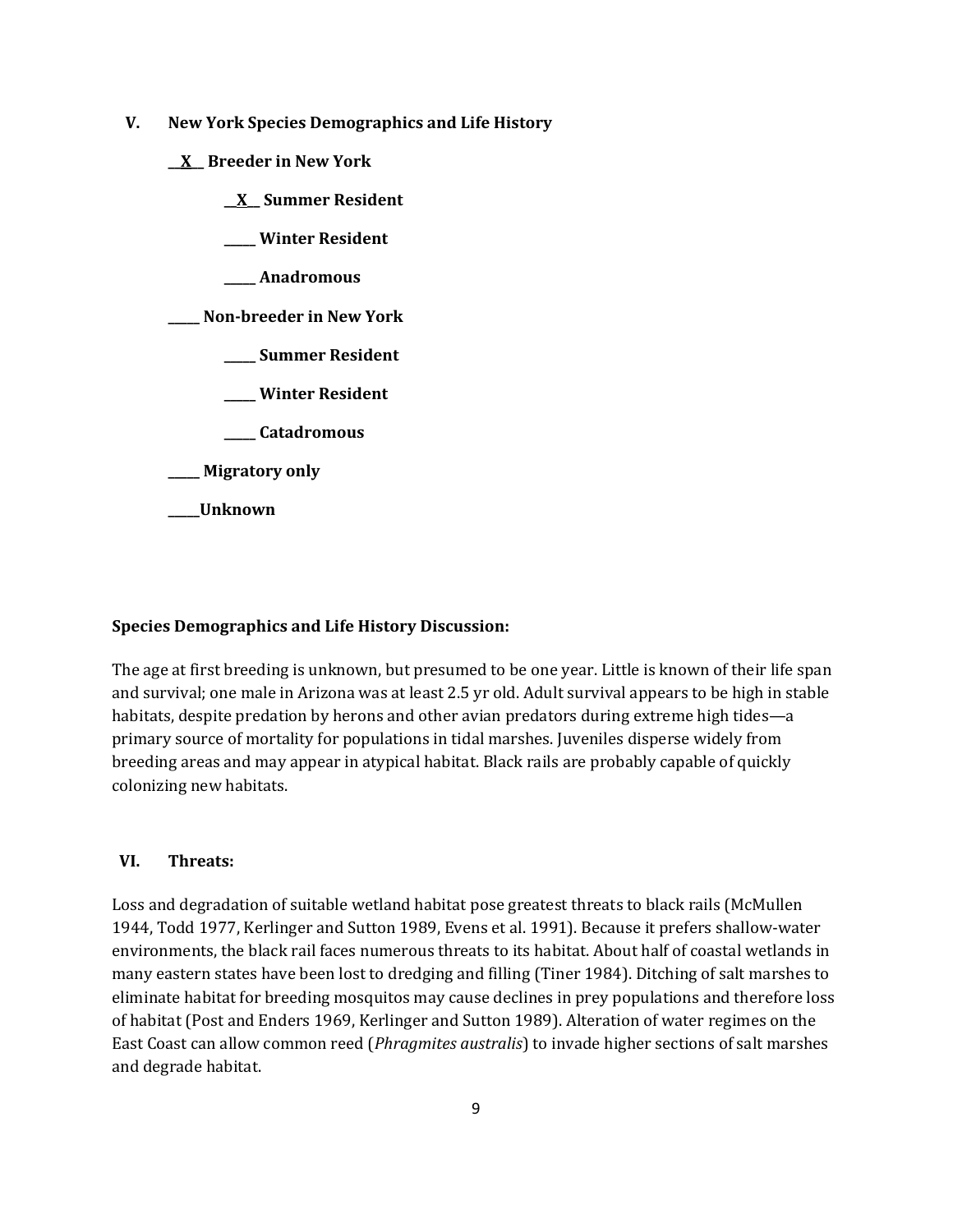As a coastal breeding species, black rail is threatened by future sea level rise caused by climate change. Because their salt marsh habitat is subject to inundation by sea level rise, black rails may not have habitat to disperse to. This species was classified as "moderately vulnerable" to predicted climate change in an assessment of vulnerability conducted by the New York Natural Heritage Program (Schlesinger et al. 2011).

Collisions with human-made structures, such as lighthouses, towers, buildings, and wires, are a well-documented mortality source. Humans have also directly increased mortality levels through various other means, including hunting, automobile strikes, trampling by birdwatchers, decapitation by mowers, and possibly trapping.

Chemical contamination is another potential limiting factor. Ingestion of lead shot by soras (*Porzana carolina*), a close relative of the black rail, has been documented in Maryland, and lead residues at levels lethal to waterfowl were discovered in the tissues of some of these birds (Stendell et al. 1980). Although undetermined, black rails may also be contaminated by pesticides which are applied to saltmarshes or leached into wetlands from nearby agricultural fields.

# **Are there regulatory mechanisms that protect the species or its habitat in New York?**



The black rail is listed as an endangered species in New York and is protected by Environmental Conservation Law (ECL) section 11-0535 and the New York Code of Rules and Regulations (6 NYCRR Part 182). A permit is required for any proposed project that may result in a take of a species listed as Threatened or Endangered, including, but not limited to, actions that may kill or harm individual animals or result in the adverse modification, degradation or destruction of habitat occupied by the listed species.

Black rail is protected under the Migratory Bird Treaty Act of 1918. The Freshwater Wetlands Act provides protection for wetlands greater than 12.4 acres in size under Article 24 of the NYS Conservation Law. The Tidal Wetlands Act provides protection for all tidal wetlands under Article 25 of the NYS Conservation Law.

# **Describe knowledge of management/conservation actions that are needed for recovery/conservation, or to eliminate, minimize, or compensate for the identified threats:**

The federal ban on the use of lead shot by waterfowl hunters in 1991 likely benefitted black rails (Tranel and Kimmel 2009). Conservation actions following IUCN taxonomy are categorized in the table below.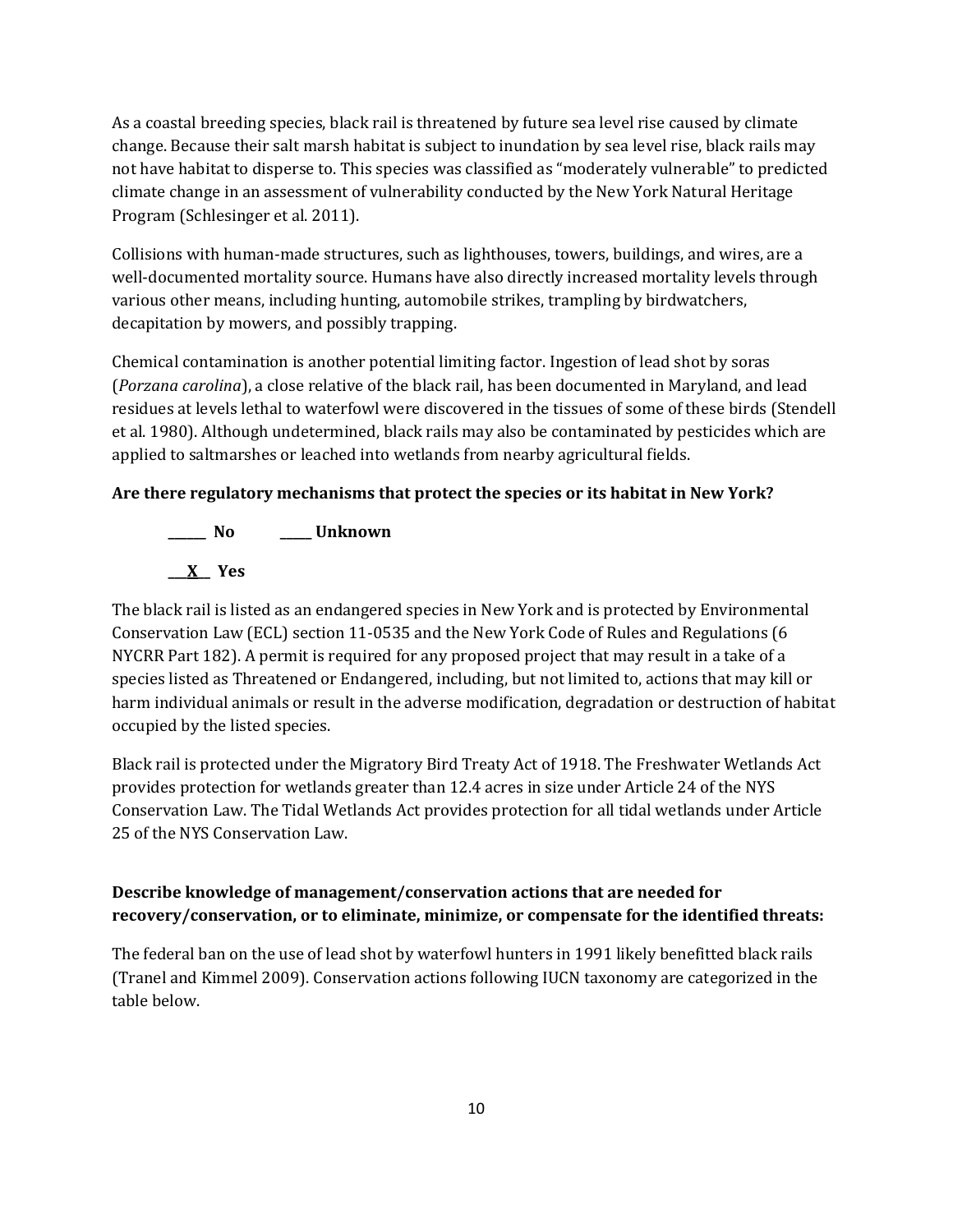| <b>Conservation Actions</b>          |                                                                                                     |
|--------------------------------------|-----------------------------------------------------------------------------------------------------|
| <b>Action Category</b>               | <b>Action</b>                                                                                       |
| Land/Water Protection                | Site/Area Protection                                                                                |
| Land/Water Protection                | Resource/Habitat Protection                                                                         |
| Land/Water Management                | Site/Area Management                                                                                |
| Land/Water Management                | Invasive/Problematic Species Control                                                                |
| Land/Water Management                | Habitat/Natural Process Restoration                                                                 |
| Law/Policy Actions                   | Legislation Change/Implementation-formal<br>government sector legislation or policies at all levels |
| Law/Policy Actions                   | Legislation Change/Implementation-affecting<br>implementation of laws at all levels                 |
| Livelihood/Economic/Other Incentives | Promote Alternative Products/Services                                                               |
| Livelihood/Economic/Other Incentives | Market Forces to Change Behaviors                                                                   |
| Livelihood/Economic/Other Incentives | <b>Conservation Payments to Change Behaviors</b>                                                    |
| <b>External Capacity Building</b>    | Institutional & Civil Society Development                                                           |
| <b>External Capacity Building</b>    | <b>Conservation Finance Raising/Providing Funds</b>                                                 |

The Comprehensive Wildlife Conservation Strategy (NYSDEC 2005) includes recommendations for the following actions for salt marsh breeding birds, which includes black rail.

### **Habitat Management:**

- Develop coordinated and specific habitat management and restoration projects for identified focus areas.
- Integrate bird conservation interests in agency planning, management, research, restoration, and permitting actions, within the context of agency missions.
- Protect extant salt marsh habitat through:
	- Developing and implementing a salt marsh management and restoration plan.
	- Mapping extant salt marshes in the Lower Hudson/Long Island Bays Watershed.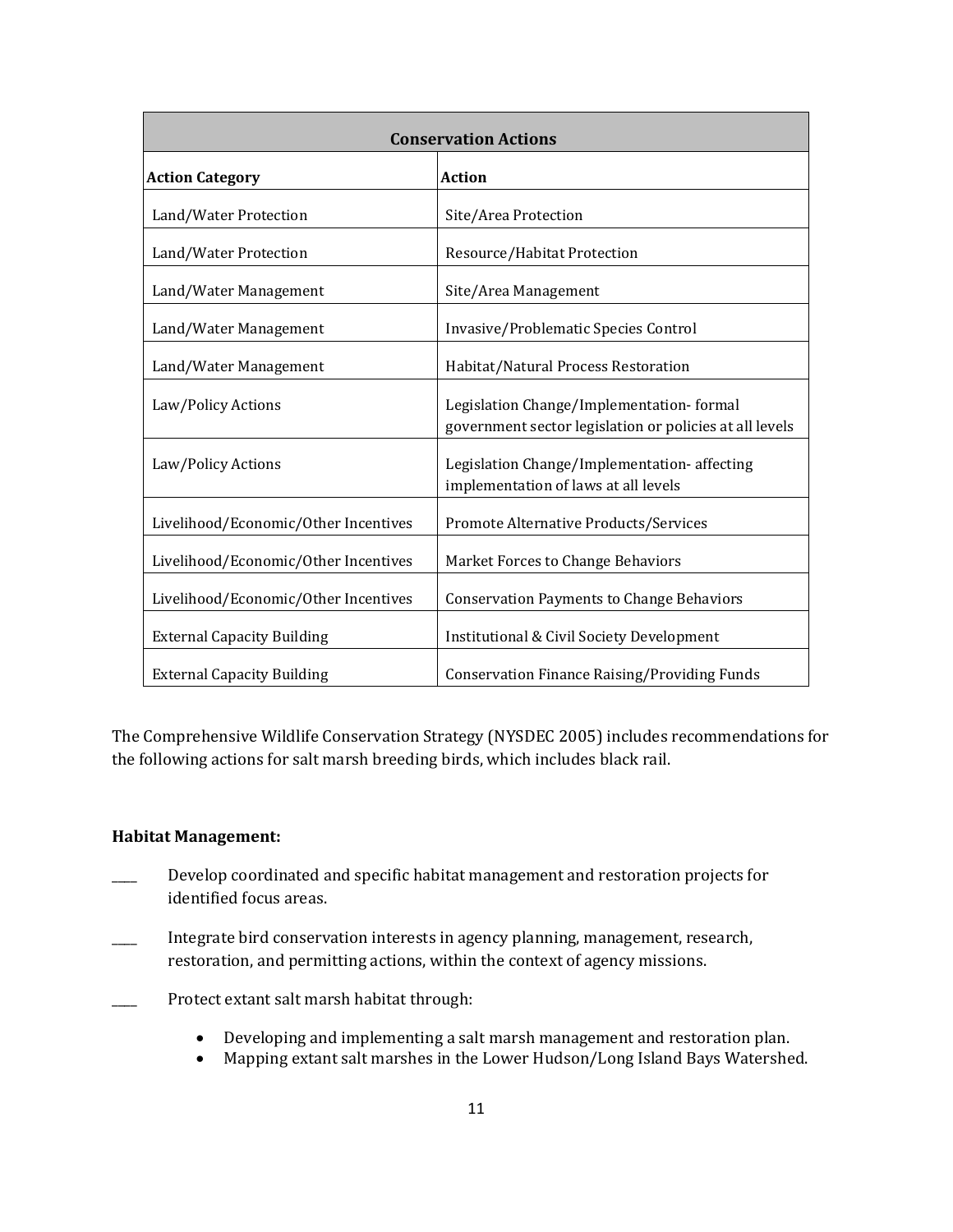- Implementing a "no net increase" in shoreline armoring for all estuaries, bays, and harbors in the watershed.
- Protecting land and requiring upland buffers associated with salt marsh habitat.
- Establishing vegetated buffers landward of salt marshes.
- Protecting salt marsh platforms of shoals and flats created by temporary barrier island beaches and overwash fans.
- Modifying tidal wetland laws, regulations, and policies to address sea level rise.

# **Habitat Monitoring:**

Regularly monitoring status and trends of salt marsh habitat through aerial surveys and site-based monitoring.

## **Habitat Research:**

Identify strategies and develop a plan for slowing the loss of emergent tidal salt marsh to erosion, fragmentation, and invasive species.

## **Habitat Restoration:**

- Alternative methods of mosquito control should be investigated to allow the modification of mosquito ditching to restore native ecological habitats, by allowing vegetated tidal wetlands to take precedence over mosquito control efforts in some areas. Mosquito ditching should be removed/closed when possible.
- Financial incentives for landowners to remove bulkheads and plant native vegetation in upland buffer area to protect salt marshes.
- Work with State, Federal, Local, and NGOs to identify tidal wetlands and fund their restoration to intact emergent salt marsh. Develop coordinated and specific habitat restoration projects for identified focus areas.
- \_\_\_\_ Develop NYS guidelines for salt marsh restoration. The guidelines should include information on the following:
	- Phragmites control
	- Reconnecting disjunct or fragmented salt marshes
	- Reducing nutrient loading into salt marshes from road run-off septic systems, fertilizers, etc.
	- Naturalizing and softening the shoreline
	- Natural and "soft" alternatives to bulkheads

### **Invasive Species Control:**

Develop plan for addressing habitat loss to invasive Phragmites reed.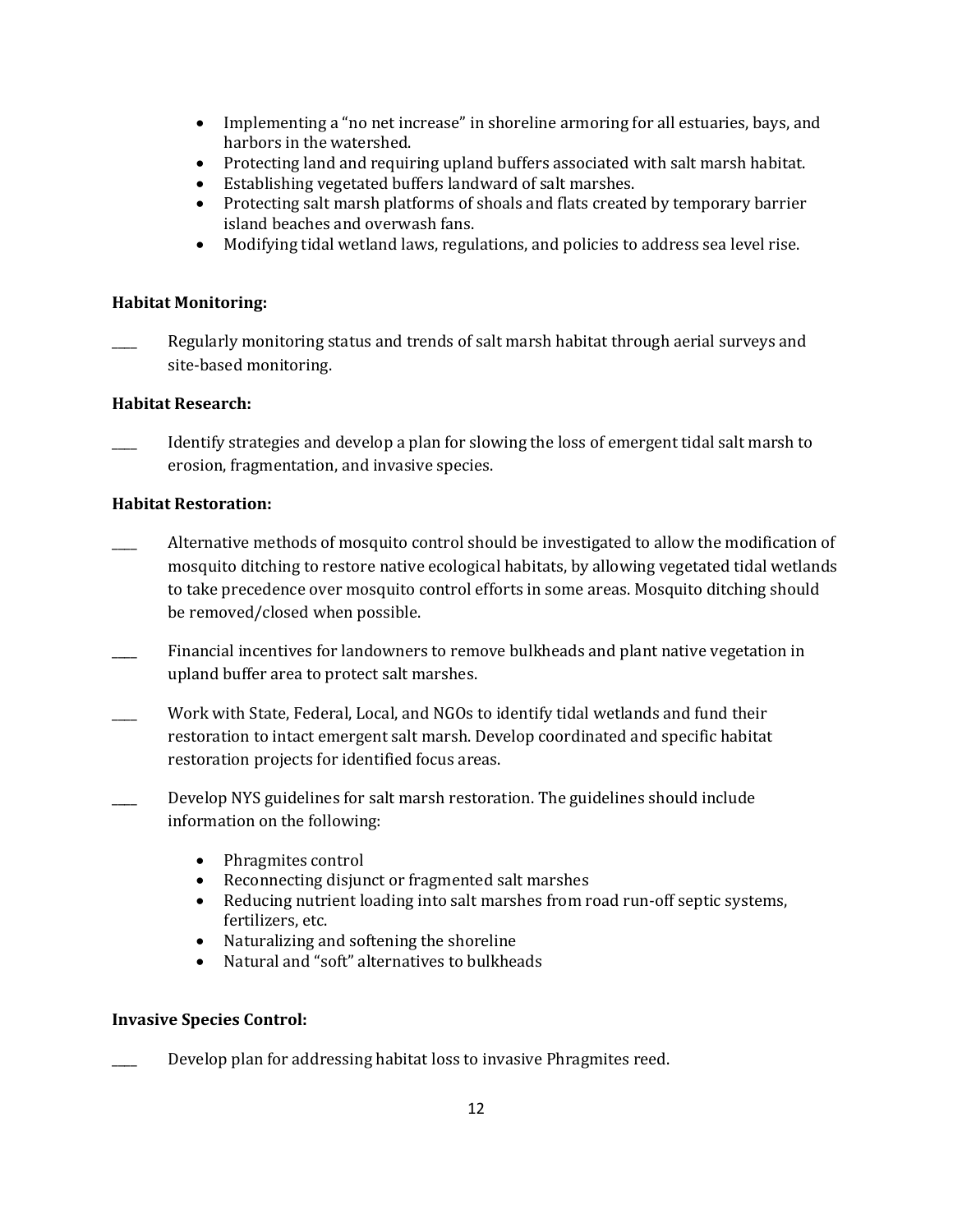#### **Life History Research:**

Identify critical habitat components for supporting each species.

#### **Population Monitoring:**

\_\_\_\_ Initiate statewide, comprehensive salt marsh-breeding bird survey for Seaside Sparrow, Salt Marsh Sharp-tailed Sparrow, Black Rail, and Clapper Rail. Resurvey active sites annually, and all habitat sites every 5 years. Continue annual tern surveys and gull surveys every three years as part of Long Island Colonial Waterbird Survey.

#### **Statewide Baseline Survey:**

\_\_\_\_ Initiate statewide, comprehensive salt marsh-breeding bird survey for Seaside Sparrow, Salt marsh Sharp-tailed Sparrow, Black Rail, and Clapper Rail.

#### **Statewide Management Plan:**

Develop coordinated, statewide management plan that takes into consideration differences in habitat needs, species distribution, life histories, and human impacts.

### **VII. References**

Eddleman, W. R., R. E. Flores and M. Legare. 1994. Black Rail (*Laterallus jamaicensis*), The Birds of North America Online (A. Poole, Ed.). Ithaca: Cornell Lab of Ornithology; Retrieved from the Birds of North America Online: http://bna.birds.cornell.edu/bna/species/123

Evens, J. G., G. W. Page, S. A. Laymon, and R. W. Stallcup. 1991. Distribution, relative abundance, and status of the California Black Rail in western North America. Condor 93:952-966.

Kerlinger, P. and C. Sutton. 1989. Black Rail in New Jersey. Records of New Jersey Birds 15:22-26.

Lindsay, P.J. and S.S. Mitra. 2009. Region 10 – Marine. Kingbird 59(4):390-98.

McMullen, T. E. 1944. The Black Rail. Cassinia 34:20-21.

Medler, M. D. 2008. Black Rail, *Laterallus jamaicensis*. The Second Atlas of Breeding Birds in New York State (McGowan, K. J., Corwin, K. J., Eds.). Cornell University Press, Ithaca, NY.

Post, W. and F. Enders. 1960. Reappearance of the black rail on Long Island. Kingbird 19:189-191.

Post, W. and F. Enders. 1969. Reappearance of the Black Rail on Long Island. Kingbird 19:189-191.